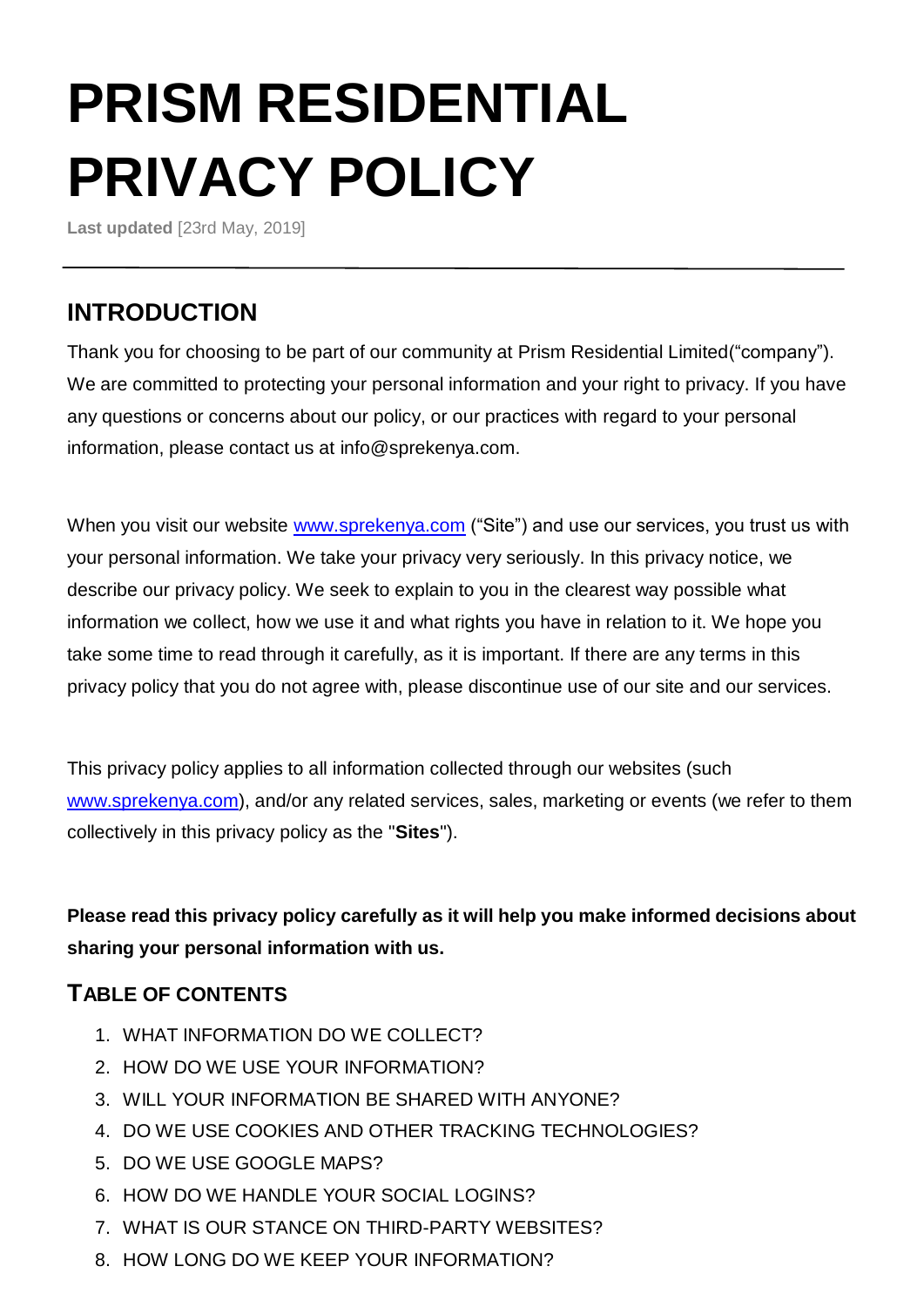9. HOW DO WE KEEP YOUR INFORMATION SAFE? 10.DO WE COLLECT INFORMATION FROM MINORS? 11.WHAT ARE YOUR PRIVACY RIGHTS? 12.DO WE MAKE UPDATES TO THIS POLICY? 13.HOW CAN YOU CONTACT US ABOUT THIS POLICY?

## **WHAT INFORMATION DO WE COLLECT?**

#### *Personal information you disclose to us*

*In Short: We collect personal information that you provide to us such as name, address, contact information, passwords and security data, payment information, and social media login data.*

We collect personal information that you voluntarily provide to us when [registering at the Sites] expressing an interest in obtaining information about us or our products and services, when participating in activities on the Sites [(such as posting messages in our online forums or entering competitions, contests or giveaways)] or otherwise contacting us.

The personal information that we collect depends on the context of your interactions with us and the Sites, the choices you make and the products and features you use. The personal information we COLLECT can include the following:

**Name and Contact Data.** We collect your first and last name, email address, postal address, phone number, and other similar contact data.

All personal information that you provide to us must be true, complete and accurate, and you must notify us of any changes to such personal information.

#### *Information automatically collected*

*In Short: Some information – such as IP address and/or browser and device characteristics – is collected automatically when you visit our website.* 

We automatically collect certain information when you visit, use or navigate the Sites. This information does not reveal your specific identity (like your name or contact information) but may include device and usage information, such as your IP address, browser and device characteristics, operating system, language preferences, referring URLs, device name, country, location, information about how and when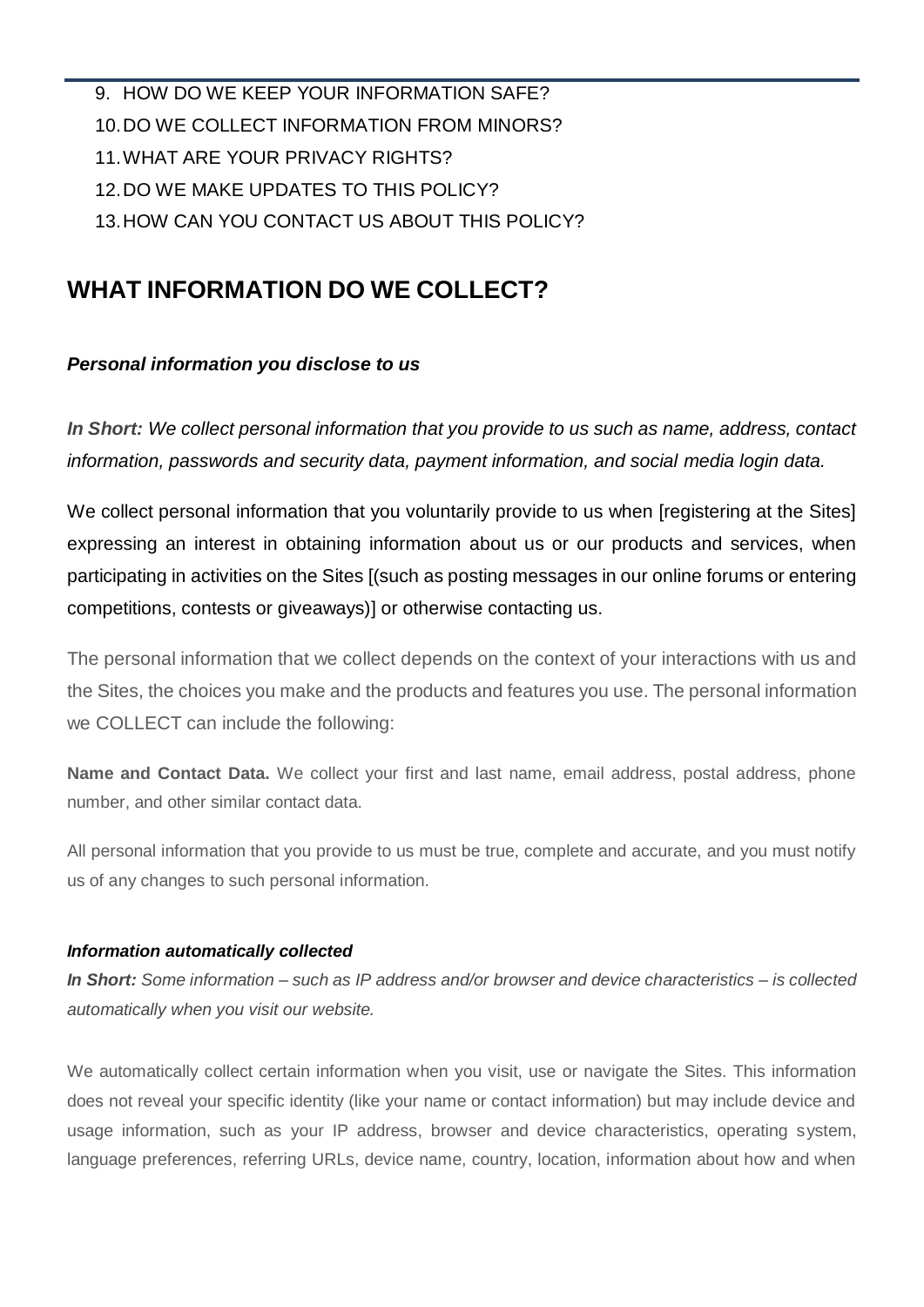you use our Site and other technical information. This information is primarily needed to maintain the security and operation of our Sites, and for our internal analytics and reporting purposes.

Like many businesses, we also collect information through cookies and similar technologies. [You can find out more about this in our **Cookies Policy**.

#### *Information collected from other Sources*

*In Short: We may collect limited data from public databases, marketing partners, social media platforms, and other outside sources.* 

We may obtain information about you from other sources, such as public databases; joint marketing partners, social media platforms (such as Facebook), as well as from other third parties. Examples of the information we receive from other sources include: social media profile information (your name, gender, birthday, email, current city, state and country, user identification numbers for your contacts, profile picture URL and any other information that you choose to make public); marketing leads and search results and links, including paid listings (such as sponsored links).

#### **HOW DO WE USE YOUR INFORMATION?**

*In Short: We process your information for purposes based on legitimate business interests, the fulfillment of our contract with you, compliance with our legal obligations, and/or your consent.*

We use personal information collected via our Sites for a variety of business purposes described below. We process your personal information for these purposes in reliance on our legitimate business interests ("Business Purposes"), in order to enter into or perform a contract with you ("Contractual"), with your consent ("Consent"), and/or for compliance with our legal obligations ("Legal Reasons"). We indicate the specific processing grounds we rely on next to each purpose listed below.

We use the information we collect or receive:

● **To send you marketing and promotional communications** [for Business Purposes and/or with your Consent]. We and/or our third party marketing partners may use the personal information you send to us for our marketing purposes, if this is in accordance with your marketing preferences. You can optout of our marketing emails at any time (see the "Your Privacy Rights" below).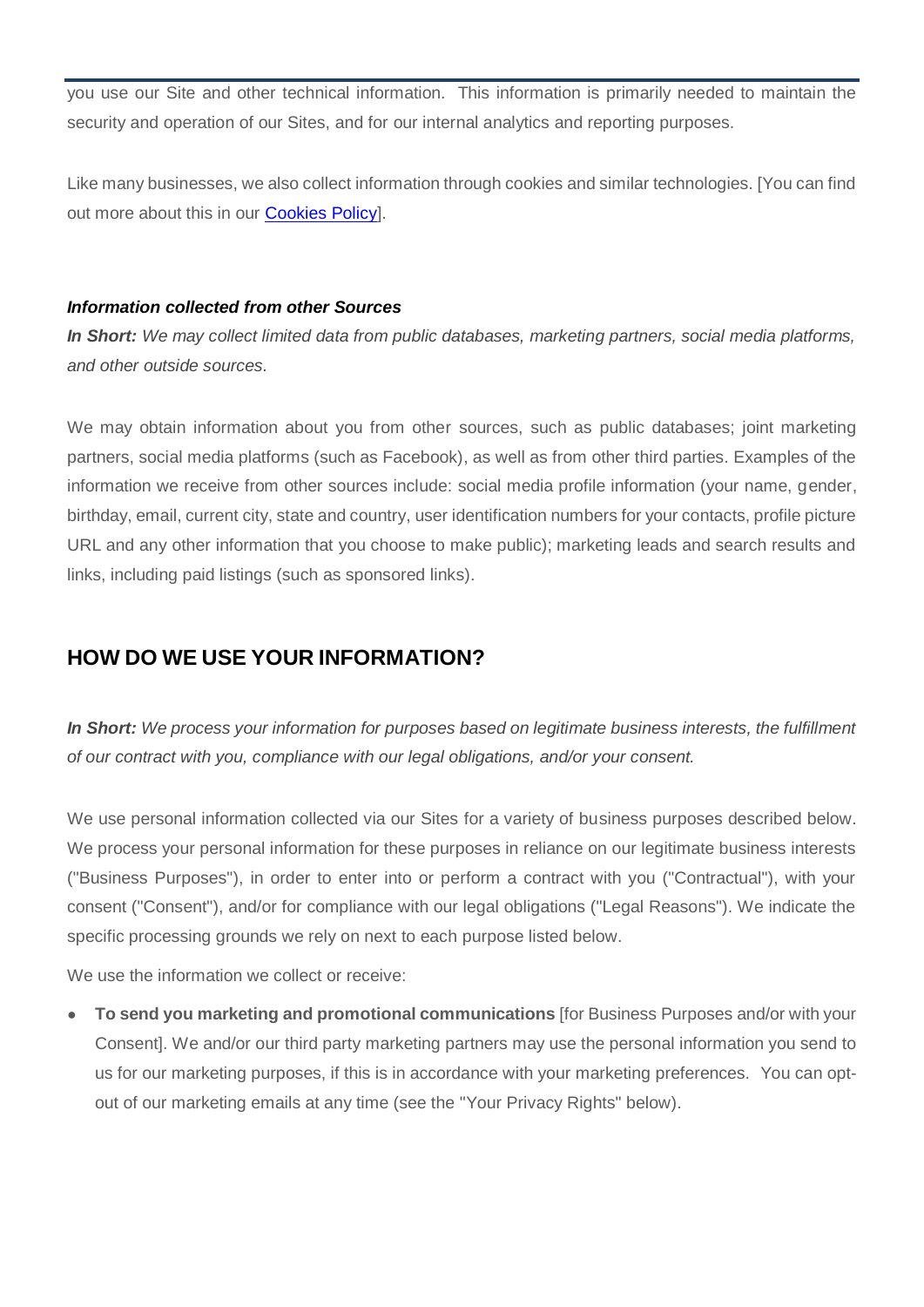- **To send administrative information to you** [for Business Purposes, Legal Reasons and/or possibly Contractual]. We may use your personal information to send you product, service and new feature information and/or information about changes to our terms, conditions, and policies.
- **To post testimonials** [with your Consent]. We post testimonials on our Sites that may contain personal information. Prior to posting a testimonial, we will obtain your consent to use your name and testimonial. If you wish to update, or delete your testimonial, please contact us at info@sprekenya.com and be sure to include your name, testimonial location, and contact information.
- **Deliver targeted advertising to you** [for our Business Purposes and/or with your Consent]. We may use your information to develop and display content and advertising (and work with third parties who do so) tailored to your interests and/or location and to measure its effectiveness. [For more information, see our **Cookies Policy**]
- **Administer prize draws and competitions** [for our Business Purposes and/or with your Consent]. We may use your information to administer prize draws and competitions when you elect to participate in competitions.
- **Request Feedback** [for our Business Purposes and/or with your Consent]. We may use your information to request feedback and to contact you about your use of our Sites.
- **To protect our Sites** [for Business Purposes and/or Legal Reasons]. We may use your information as part of our efforts to keep our Sites safe and secure (for example, for fraud monitoring and prevention).
- **To enforce our terms, conditions and policies** [for Business Purposes, Legal Reasons and/or possibly Contractual].
- **To respond to legal requests and prevent harm** [for Legal Reasons]. If we receive a subpoena or other legal request, we may need to inspect the data we hold to determine how to respond.
- **For other Business Purposes**. We may use your information for other Business Purposes, such as data analysis, identifying usage trends, determining the effectiveness of our promotional campaigns and to evaluate and improve our Sites, products, services, marketing and your experience.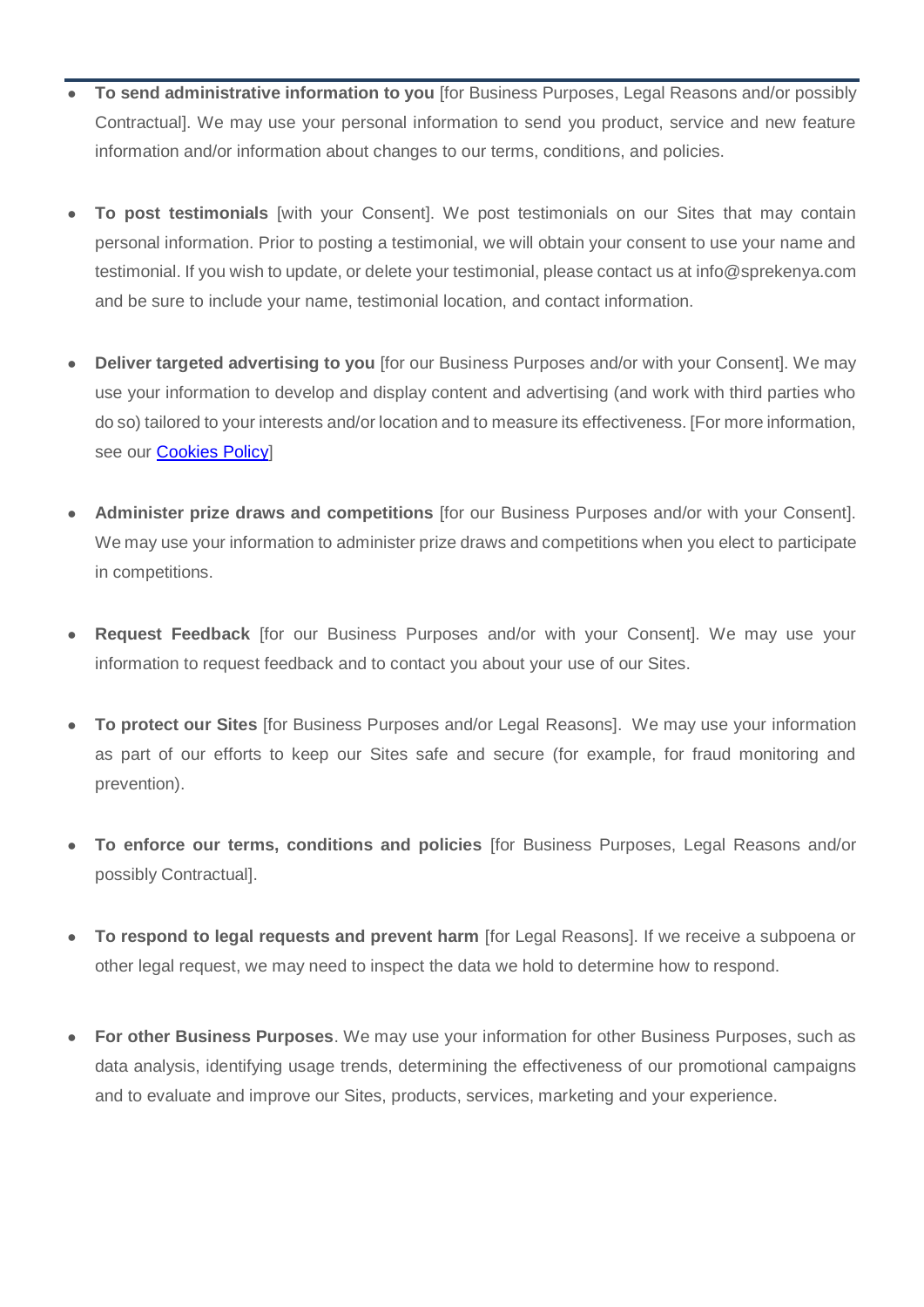#### **WILL YOUR INFORMATION BE SHARED WITH ANYONE?**

*In Short: We only share information with your consent, to comply with laws, to protect your rights, or to fulfill business obligations.* 

We only share and disclose your information in the following situations:

- *Compliance with Laws. We may disclose your information where we are legally required to do so in order to comply with applicable law, governmental requests, a judicial proceeding, court order, or legal process, such as in response to a court order or a subpoena (including in response to public authorities to meet national security or law enforcement requirements).*
- **Vital Interests and Legal Rights**. We may disclose your information where we believe it is necessary to investigate, prevent, or take action regarding potential violations of our policies, suspected fraud, situations involving potential threats to the safety of any person and illegal activities, or as evidence in litigation in which we are involved.
- **Vendors, Consultants and Other Third-Party Service Providers**. We may share your data with third party vendors, service providers, contractors or agents who perform services for us or on our behalf and require access to such information to do that work. Examples include: payment processing, data analysis, email delivery, hosting services, customer service and marketing efforts. We may allow selected third parties to use tracking technology on the Sites, which will enable them to collect data about how you interact with the Sites over time. This information may be used to, among other things, analyze and track data, determine the popularity of certain content and better understand online activity. Unless described in this Policy, we do not share, sell, rent or trade any of your information with third parties for their promotional purposes.
- **Business Transfers.** We may share or transfer your information in connection with, or during negotiations of, any merger, sale of company assets, financing, or acquisition of all or a portion of our business to another company.
- *Third-Party Advertisers. We may use third-party advertising companies to serve ads when you visit the Sites. These companies may use information about your visits to our Website(s) and other websites that are contained in web cookies and other tracking technologies in order to provide advertisements about goods and services of interest to you. [See our [Cookies](https://sprekenya.com/assets/documents/cookies-policy/cookies-policy.pdf) Policy for further information]*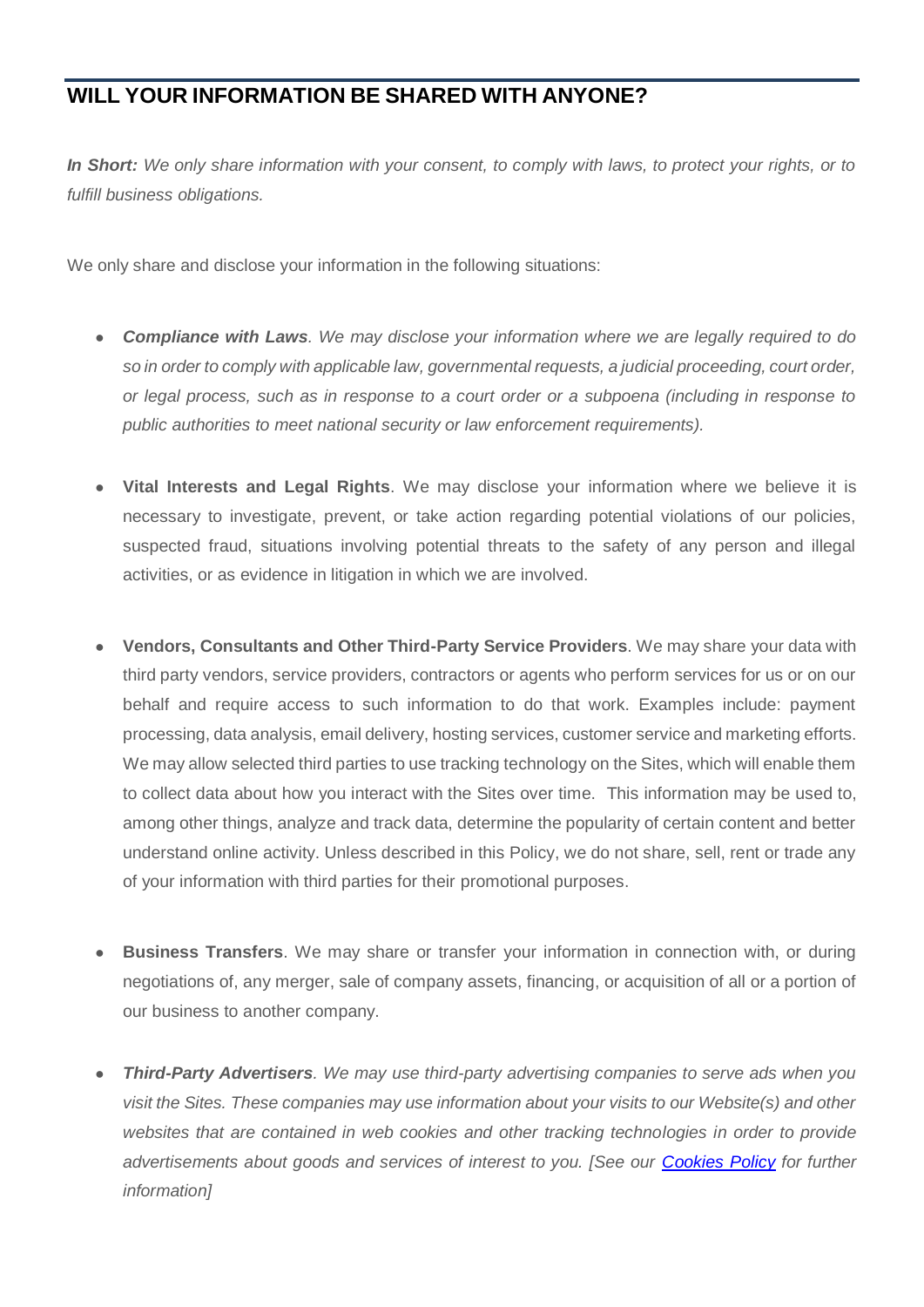- *Affiliates. We may share your information with our affiliates, in which case we will require those affiliates to honor this privacy policy. Affiliates include our parent company and any subsidiaries, joint venture partners or other companies that we control or that are under common control with us.*
- *Business Partners. We may share your information with our business partners to offer you certain products, services or promotions.*
- *With your Consent.* We may disclose your personal information for any other purpose with your *consent.*
- **Other Users.** When you share personal information (for example, by posting comments, *contributions or other content to the Sites) or otherwise interact with public areas of the Site [or App], such personal information may be viewed by all users and may be publicly distributed outside the Site [and our App] in perpetuity. [If you interact with other users of our Sites and register through a social network (such as Facebook), your contacts on the social network will see your name, profile photo, and descriptions of your activity.] Similarly, other users will be able to view descriptions of your activity, communicate with you within our Sites, and view your profile.*

## **DO WE USE COOKIES AND OTHER TRACKING TECHNOLOGIES?**

*In Short: We may use cookies and other tracking technologies to collect and store your information.*

We may use cookies and similar tracking technologies (like web beacons and pixels) to access or store information. Specific information about how we use such technologies and how you can refuse certain cookies is set out in our [Cookies](https://sprekenya.com/assets/documents/cookies-policy/cookies-policy.pdf) Policy.

#### **DO WE USE GOOGLE MAPS?**

*In Short: Yes, we use Google Maps for the purpose of providing better service.*

This website uses Google Maps APIs. You may find the Google Maps APIs Terms of Service [here.](https://developers.google.com/maps/terms) To better understand Google's Privacy Policy, please refer to this [link.](https://www.google.com/policies/privacy/)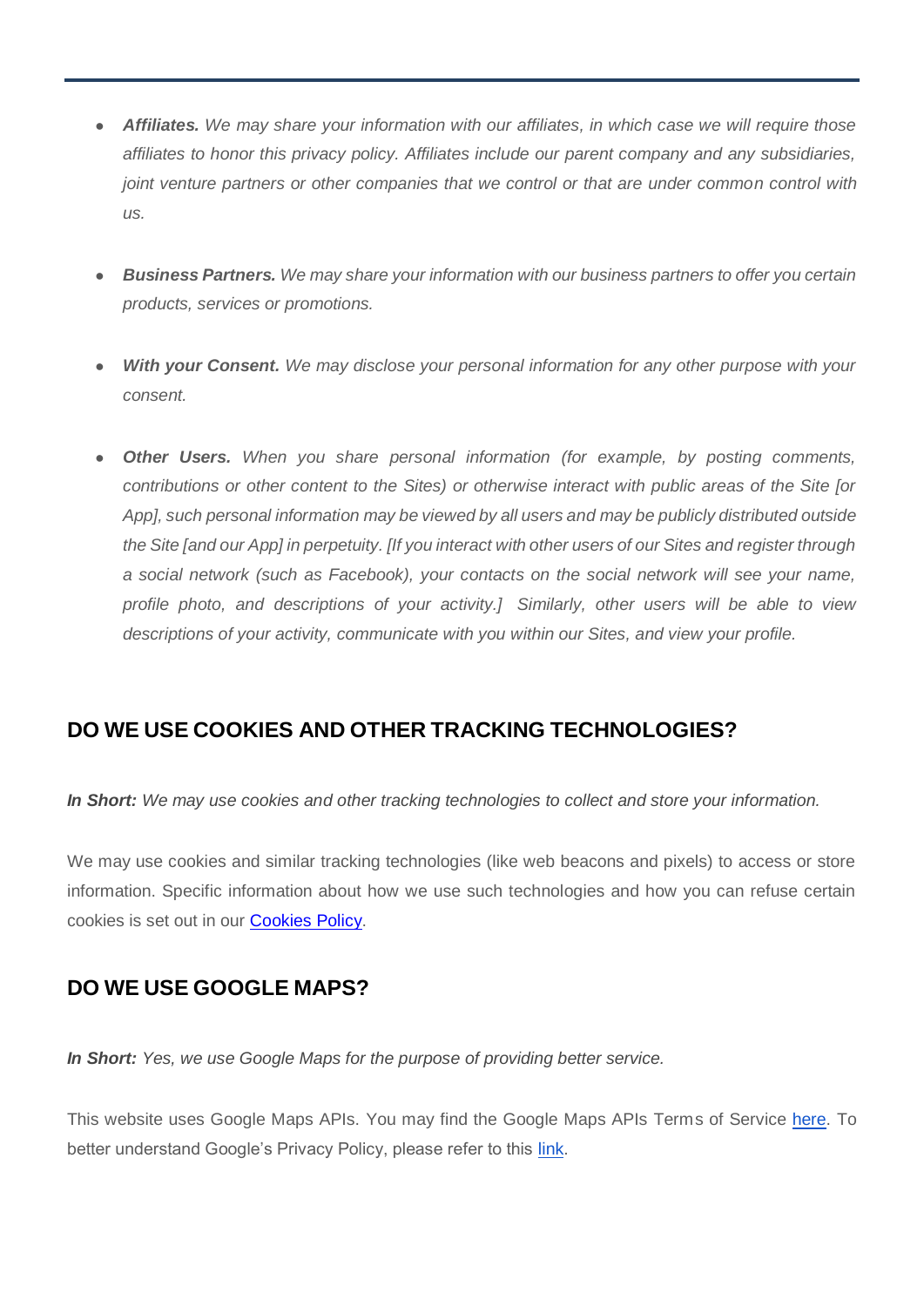By using our Maps API Implementation, you agree to be bound by Google's Terms of Service. [By using our implementation of the Google Maps APIs, you agree to allow us to gain access to information about you including personally identifiable information (such as usernames) and non-personally identifiable information (such as location). [We will be collecting the following information:  $\Box$ 

For a full list of what we use information for, please see the previous sections titled "Use of Your Information" and "Disclosure of Your Information." [You agree to allow us to obtain or cache your location. You may revoke your consent at anytime.] [We use information about location in conjunction with data from other data providers.]

[The Maps APIs that we use store and access cookies and other information on your devices.]

#### **WHAT IS OUR STANCE ON THIRD-PARTY WEBSITES?**

*In Short: We are not responsible for the safety of any information that you share with third-party providers who advertise, but are not affiliated with, our websites.* 

The Sites may contain advertisements from third parties that are not affiliated with us and which may link to other websites, online services or mobile applications. We cannot guarantee the safety and privacy of data you provide to any third parties. Any data collected by third parties is not covered by this privacy policy. We are not responsible for the content or privacy and security practices and policies of any third parties, including other websites, services or applications that may be linked to or from the Sites. You should review the policies of such third parties and contact them directly to respond to your questions.

#### **HOW LONG DO WE KEEP YOUR INFORMATION?**

*In Short: We keep your information for as long as necessary to fulfill the purposes outlined in this privacy policy unless otherwise required by law.* 

We will only keep your personal information for as long as it is necessary for the purposes set out in this privacy policy, unless a longer retention period is required or permitted by law (such as tax, accounting or other legal requirements). No purpose in this policy will require us keeping your personal information for longer than [90 days/6 months/1 year/2 years/the period of time in which you have an account with us/90 days past the termination of your account/6 months past the termination of your account/1 year past the termination of your account/2 years past the termination of your account].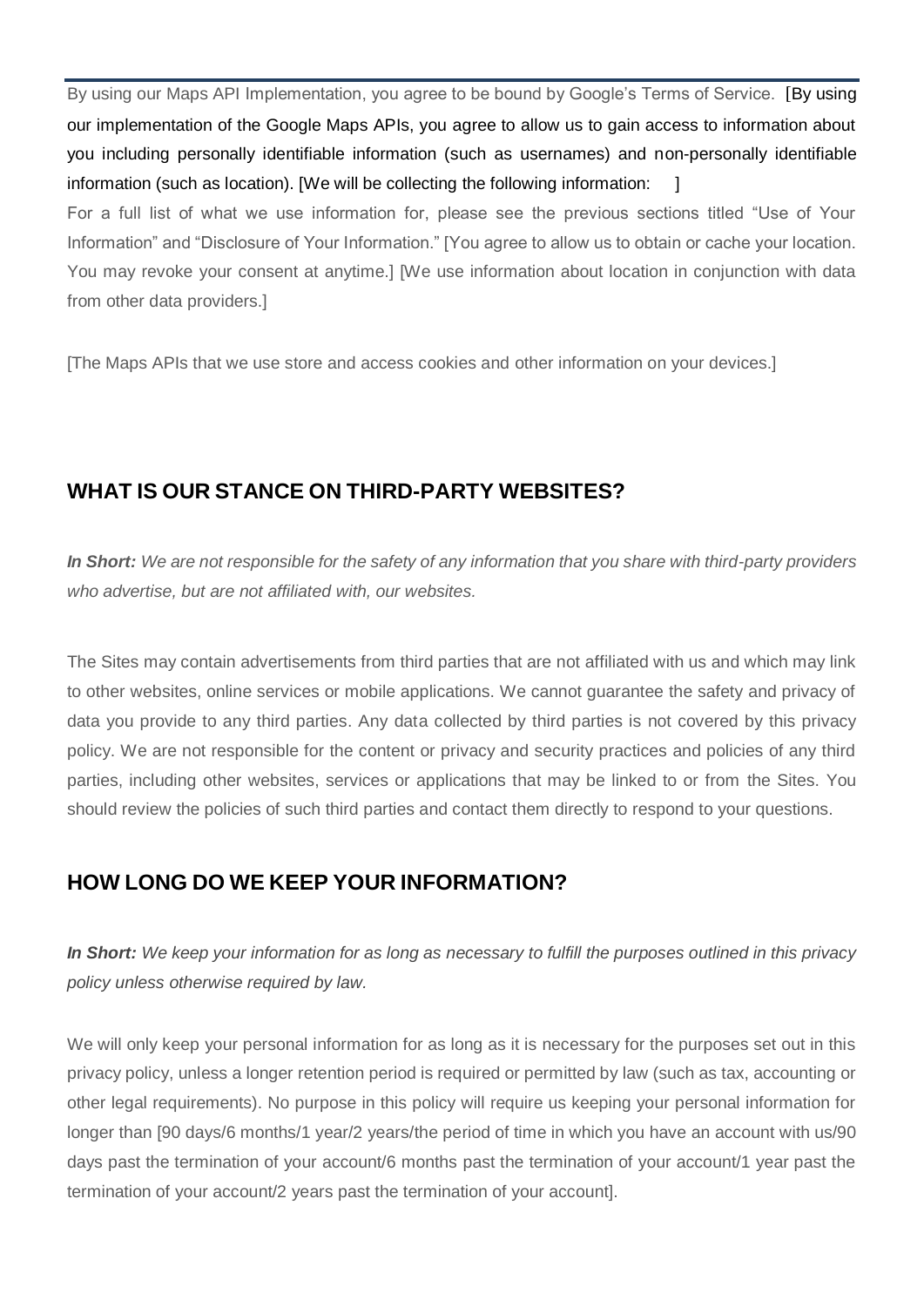When we have no ongoing legitimate business need to process your personal information, we will either delete or anonymize it, or, if this is not possible (for example, because your personal information has been stored in backup archives), then we will securely store your personal information and isolate it from any further processing until deletion is possible.

#### **HOW DO WE KEEP YOUR INFORMATION SAFE?**

*In Short: We aim to protect your personal information through a system of organizational and technical security measures.* 

We have implemented appropriate technical and organizational security measures designed to protect the security of any personal information we process. However, please also remember that we cannot guarantee that the internet itself is 100% secure. Although we will do our best to protect your personal information, transmission of personal information to and from our Sites is at your own risk. You should only access the services within a secure environment.

#### **DO WE COLLECT INFORMATION FROM MINORS?**

*In Short: We do not knowingly collect data from or market to children under 18 years of age.*

We do not knowingly solicit data from or market to children under 18 years of age. By using the Sites, you represent that you are at least 18 or that you are the parent or guardian of such a minor and consent to such minor dependent's use of the Site [and App]. If we learn that personal information from users less than 18 years of age has been collected, we will deactivate the account and take reasonable measures to promptly delete such data from our records. If you become aware of any data we have collected from children under age 18, please contact us at info@sprekenya.com.

## **WHAT ARE YOUR PRIVACY RIGHTS?**

*In Short: [In some regions, such as the European Economic Area, you have rights that allow you greater access to and control over your personal information.] You may review, change, or terminate your account at any time.* 

[In some regions (like the European Economic Area), you have certain rights under applicable data protection laws. These may include the right (i) to request access and obtain a copy of your personal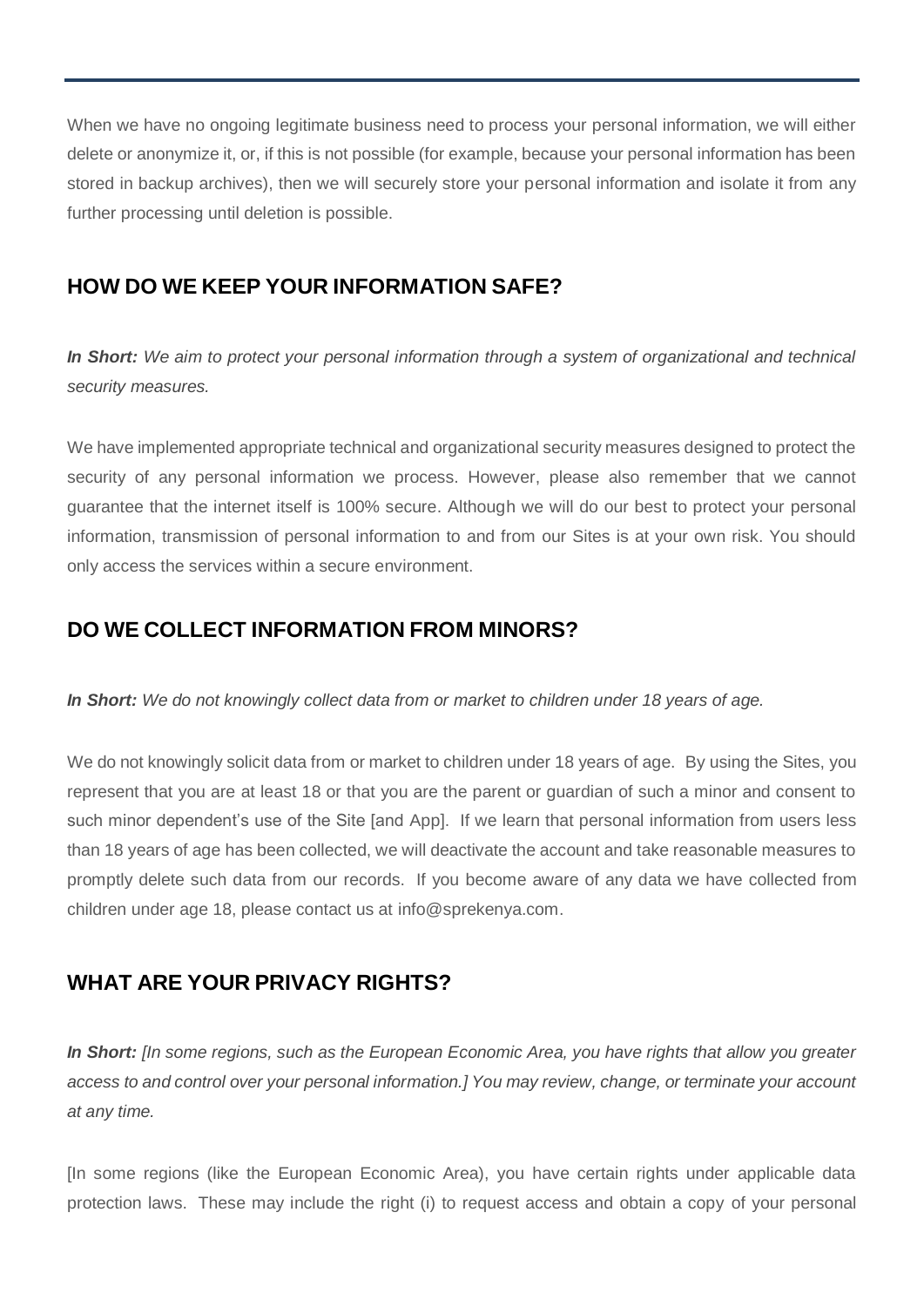information, (ii) to request rectification or erasure; (iii) to restrict the processing of your personal information; and (iv) if applicable, to data portability. In certain circumstances, you may also have the right to object to the processing of your personal information. To make such a request, please use the contact details provided below [HYPERLINK]. We will consider and act upon any request in accordance with applicable data protection laws.

If we are relying on your consent to process your personal information, you have the right to withdraw your consent at any time. Please note however that this will not affect the lawfulness of the processing before its withdrawal.

If you are resident in the European Economic Area and you believe we are unlawfully processing your personal information, you also have the right to complain to your local data protection supervisory authority. You can find their contact details here: http://ec.europa.eu/justice/dataprotection/bodies/authorities/index\_en.htm] ]

#### *[Account Information*

You may at any time review or change the information in your account or terminate your account by:

- Logging into your account settings and updating your account
- Contacting us using the contact information provided below
- [Other]

Upon your request to terminate your account, we will deactivate or delete your account and information from our active databases. However, some information may be retained in our files to prevent fraud, troubleshoot problems, assist with any investigations, enforce our Terms of Use and/or comply with legal requirements.]

**Cookies and similar technologies**: Most Web browsers are set to accept cookies by default. If you prefer, you can usually choose to set your browser to remove cookies and to reject cookies. If you choose to remove cookies or reject cookies, this could affect certain features or services of our Sites. To opt-out of interest-based advertising by advertisers on our Site visit http://www.aboutads.info/choices/. [For further information, please see our [Cookies](https://sprekenya.com/assets/documents/cookies-policy/cookies-policy.pdf) Policy]

**Opting out of email marketing**: You can unsubscribe from our marketing email list at any time by clicking on the unsubscribe link in the emails that we send or by contacting us using the details provided below. You will then be removed from the marketing email list – however, we will still need to send you servicerelated emails that are necessary for the administration and use of your account. You can also opt-out by:

- Noting your preferences at the time you register your account with the Sites.
- Logging into your account settings and updating your preferences.